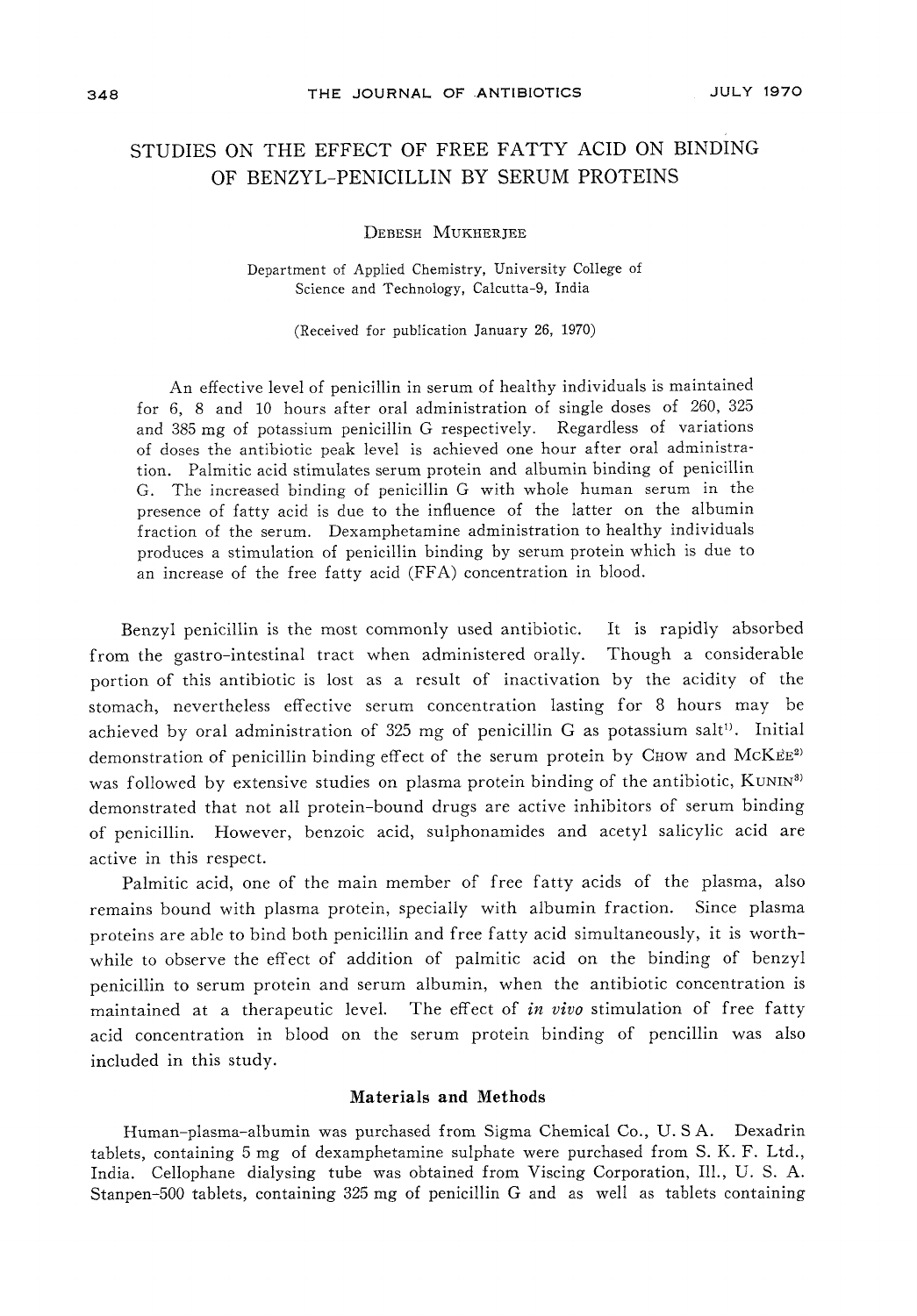385 mg and <sup>260</sup> mg of potassium penicillin <sup>G</sup> were supplied by Standard Pharmaceuticals Ltd., India. The Agla-micrometer Syringe of Burroughs Wellcome, England was used in this study.

Potassium penicillin G tablets were orally administered to groups of <sup>10</sup> individual healthy persons after an overnight fast. Blood was drawn from the anticubital vein 30 minutes after administration of the drug and then at hourly intervals for a period of 10 hours. Serum was separated aseptically within one hour after collection of the blood and was stored at  $-8^{\circ}$ C until used.

Two separate groups each of <sup>8</sup> individual volunteers were allowed to take <sup>a</sup> single tablet containing 325.0 mg of penicillin G. Two hours before penicillin intake, dexamphetamine sulphate was administered orally to each individual. First samples of blood from these volunteers were drawn one hour after oral administration of penicillin.

Human serum albumin solution of different concentrations were prepared in KREBS-RINGER phosphate buffer (pH 7.4) containing  $3.3 \mu$ g of penicillin G per milliliter. Calculated amounts of palmitic acid, dissolved in a minimum quantity of acetone, were added gradually to 10ml portions of the albumin solution and sterile air was passed through it continuously for a period of <sup>20</sup> minutes in order to remove the acetone. Equal quantities of acetone were added to the same volume of albumin solution in buffer and the operation was repeated to remove the solvent. Potassium penicillin G solution in unhemolysed human serum was prepared and a calculated amount of palmitic acid was added as described. Requisite quantities of Krebs-Ringer phosphate buffer solution were added to the albumin solutions and to the serum in order to compensate for the loss of water due to evaporation which occurred during the removal of acetone. Overall operation was conducted within 30 minutes after addition of penicillin to the respective samples at  $25^{\circ}$ C.

Penicillin content of the sample was determined following the microbial assay method<sup>4)</sup>. Free fatty acid concentration of the sera and of the albumin solutions was measured using the method of DoLE<sup>5)</sup>. Ultrafiltration of the serum and albumin solutions was carried out following the method of AMES and SAKANONE<sup>6</sup>. Protein content of the samples was determined according to FOLIN and CIOCALTEU<sup>7)</sup>.

## Results and Discussion

A considerable portion of the antibiotic is absorbed through the gut when potassium penicillin G is administered orally to healthy individuals (Fig. 1). Since the effective concentration of penicillin G is exceedingly small8) and the bactericidal

property of penicillin is not increased9) by maintaining the higher level of antibiotic concentration, a single oral dose of 325mg of penicillin G is sufficient to maintain an effective serum level for 8 hours, provided the drug is administered at least 30 minutes before meals. After the oral administration of a single dose of 260mg of penicillin G to healthy individuals the

Fig. 1. Effect of single dose oral administration of benzyl penicillin on serum penicillin level in healthy individuals.

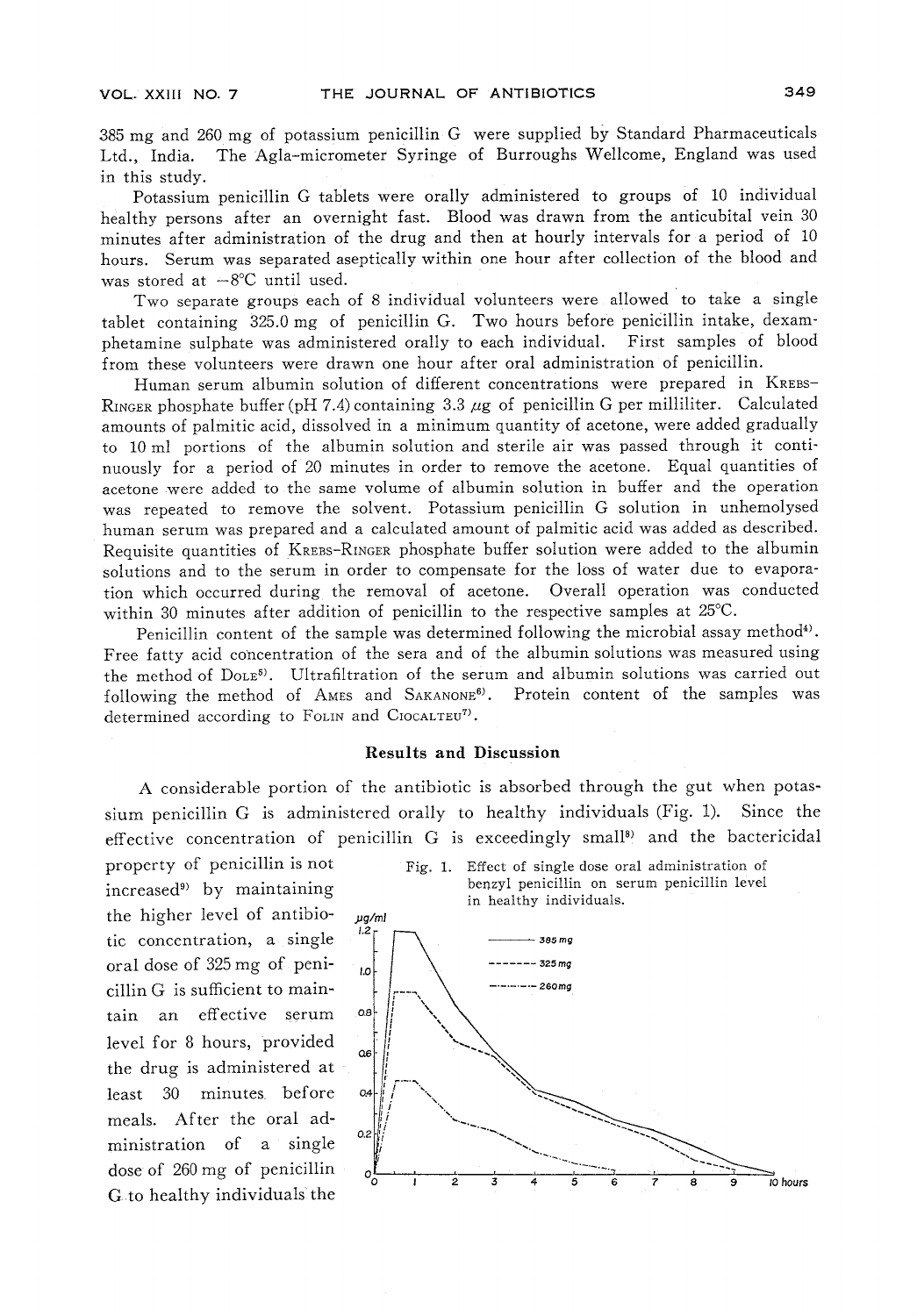effective level persist for 6 hours. The effective level is maintained for 10 hours when the dose is increased to 385 mg. Inspite of the variation of doses of penicillin, the peak blood level of the antibiotic is reached between half-and one hour after administration of the drug, indicating that maxi-

| Table 1. Effect of <i>in vitro</i> addition of palmitic acid |
|--------------------------------------------------------------|
| on the binding of benzyl penicillin with                     |
| human serum and albumin solution.                            |

| Concentration <br>of protein<br>(mg/ml) | % Antibiotic bound |                                  |                |                                |  |
|-----------------------------------------|--------------------|----------------------------------|----------------|--------------------------------|--|
|                                         | Human<br>albumin   | Human albumin<br>+ Palmitic acid | Human<br>serum | Human serum<br>+ Palmitic acid |  |
| $40 + (8)$                              | $44.2 \pm 2.2$     | $53.1 \pm 1.8$                   | $40.6 + 2.6$   | $45.8 + 2.9$                   |  |
| $30 + (8)$                              | $ 36.0 + 1.9 $     | $43.7 + 2.9$                     | $32.2 + 2.1$   | $37.6 \pm 1.1$                 |  |
| (7)<br>20                               | $ 29.3 \pm 1.9 $   | $36.4 + 1.1$                     | $23.2 \pm 1.7$ | $29.7 + 2.0$                   |  |
| (8)<br>10                               | $ 21.0 \pm 0.78 $  | $28.6 + 2.1$                     | $18.6 + 0.8$   | $29.8 + 1.7$                   |  |

Potassium penicillin G,  $3.3 \mu g/ml$  solution, was used. Free fatty rotational content of the sample was initially measured and requisite quantity of palmitic acid was added to reach 1  $\mu$ g eq./ml serum and albumin solutions was prepared using KREBS-RINGER phosphate buffer (pH 7.4). Figure in parenthesis represents number of experiments.

mum absorption of penicillin occurs within 1 hour after oral administration. This is in accord with a previous observation of BUNN et al.<sup>1)</sup> who demonstrated that inspite of considerable destruction of penicillin G by the acidity of the stomach, an appreciable portion of the antibiotic if absorbed, producing an effective blood level over a period of 8 hours in their patients.

The binding of penicillin G by human plasma albumin was studied using different parameter (Table 1) of albumin concentration. When the antibiotic concentration was maintained a therapeutic level, increased binding of penicillin was noticed with an increase of the albumin concentration in solution; with a reduction of 50 % in albumin concentration, the decrease in albumin binding of penicillin is only one third. Approximately a 50 % reduction of the binding is observed when albumin concentration was reduced to a 1% level. Addition of adequate quantity of palmitic acid to reach the concentration of  $1 \mu g$  Eq. of the latter per ml of the sample, shifts the equilibrium of binding, irrespective of the concentration of albumin used. The stimulating effect of the fatty acid on the binding of penicillin with albumin is highest with low albumin concentration. When the experiment was carried out using potassium penicillin G in buffer solution along with palmitic acid, the ultrafiltration characteristic observed was similar to that when a pure penicillin solution was used. This indicates that palmitic acid dose not alter the permeability of the cellophane membrane. The influence of palmitic acid on the human albumin present in the solution is responsible for the increase of penicillin G binding.

Although serum albumin appears to be the major determinant of binding of the other types of penicillins, binding of penicillin G to albumin was found to be considerably less than binding to whole serum<sup>3</sup>). However, in this study, when human serum was diluted with KREBS-RINGER phosphate buffer to maintain the protein concentration at a level of  $4%$  and the binding capacity of this diluted serum is compared with the same level of albumin solution, a relatively greater increase in binding of penicillin in albumin is noticed. Addition of fatty acid of the diluted serum elevates the concentration of bound penicillin, but this stimulation of binding of antibiotic to serum never approached the level observed in albumin solution of equal palmitic acid concentration. Stimulation of the protein binding of penicillin is also observed in whole serum in presence of palmitic acid (Table 2). About 58  $%$  of the total penicillin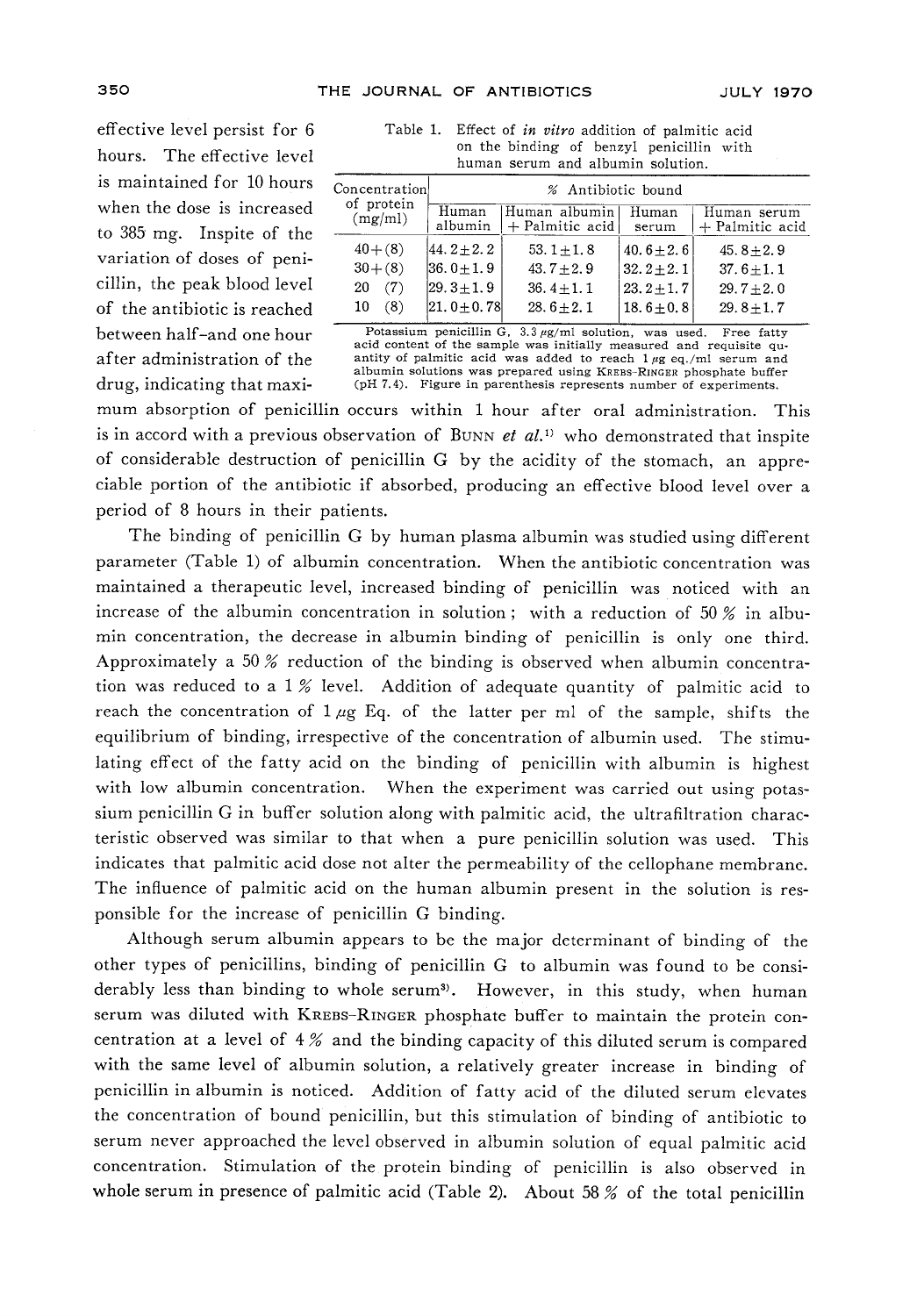Table 2. Effect of palmitic acid on the binding of penicillin G to undiluted human serum.

|               | Final FFA<br>concentration<br>$(\mu$ g eq/ml) | % increase in<br>serum binding<br>of benzyl<br>penicillin |
|---------------|-----------------------------------------------|-----------------------------------------------------------|
|               | 0.61                                          | $5.6 \pm 0.48(5)$                                         |
| Human serum   | 0.72                                          | $12.5 \pm 0.62(6)$                                        |
| Palmitic acid | $-1.06$                                       | 20. $4 \pm 0.97(6)$                                       |
|               | 1.41                                          | $26.5 \pm 1.3$ (5)                                        |
|               |                                               |                                                           |

3.3 fig/ml of potassium penicillin was used with pooled and unhemolysed human serum. FFA content of the pooled serum was measured<br>and a calculated amount of extra palmitic acid and a calculated amount of extra palmitic acid<br>was added. Figure in parenthesis represent<br>was added. number of experiments.

Table 3. Effect of oral administration of dexamphetamine on free fatty acid and protein bound penicillin level in serum.

|                           | Number<br>of<br>subject | Dose<br>οf<br>drug | Free fatty acid <br>concentration<br>$(\mu \text{g eq/ml})$ | Antibiotic<br>bound |
|---------------------------|-------------------------|--------------------|-------------------------------------------------------------|---------------------|
| Control                   | 8                       |                    | $0.482 \pm 0.04$                                            | $56.8 + 2.4$        |
| Dexamphet-<br>amine group | 7                       | 10                 | $0.536 \pm 0.032$                                           | $62.1 \pm 2.8$      |
| Dexamphet-<br>amine group | 7                       | 20                 | $0.684 \pm 0.05$                                            | $69.3 \pm 1.8$      |

Drug was administered <sup>2</sup> hours before penicillin intake. Blood wes drawn from individuals one hour after oral<br>administration of a tablet containing 325 mg of potassium penicillin G.

remains bound to protein fractions of the serum when penicillin G is added to whole serum containing palmitic acid. Since the major part of the total penicillin represents a protein bound form in this study, significant part of this protein binding might be due to the influence of farry acids normally present in the serum. Though addition of palmitic acid to the undiluted serum, containing 3.3 mcg/ml penicillin G enhances the binding, the increment of additional antibiotic binding depends upon to concentration of palmitic acid present. When the fatty acid concentration is increased by 50 % of the original level normally present in serum, the increment of binding is about 12.5%, while it exceeds 20% when the fatty acid concentration was doubled. A rise of FFA concentration in plasma to this extent is not unusual in certain pathological conditions, fasting and after administration of sympathomimetic drugs.

Following administration of a single dose of 325mg of potassium penicillin G to a group of individuals previously treated with dexamphetamine increased serum binding of penicillin is observed (Table 3). The pronounced lipid mobilising effect<sup>10</sup> of decamphetamine seems to be responsible for such a stimulation. The results clearly indicate that increased serum-protein-binding of the antibiotic, observed in volunteers one hour after administration of penicillin, is due to a rise of plasma FFA concentration induced by dexamphetamine sulphate, although the latter does not stimulate the binding of penicillin by serum protein when studied *in vitro*. As FFA in plasma remains bound with albumin, the change induced by FFA might primarily be on the albumin fraction. Since the binding of drugs to protein is determined by the number of binding sites and their affinity towards binding sites which in turn is determined by the dissociation of the drug-protein-combination<sup>11</sup>, fatty acid after being bound with plasma albumin might after the dissociation of drug protein combination, thereby increasing the bound penicillin in circulating plasma. STAINLAKE *et al.*<sup>12)</sup> also showed a similar increased binding of ll-hydroxy-steoroid by plasma protein in the presence of oxyphenylbutazone. On the contrary, acetyl-salicylic acid may release the hormone from albumin bound state. Serum protein binding appears to be one of the important determinants of distribution of drugs<sup>13,14)</sup> in the body. The drugs which are capable of being highly bound with plasma protein, tend to remain in the intravascular compartment, while poorly bound drugs may diffuse more rapidly into interstitial fluid.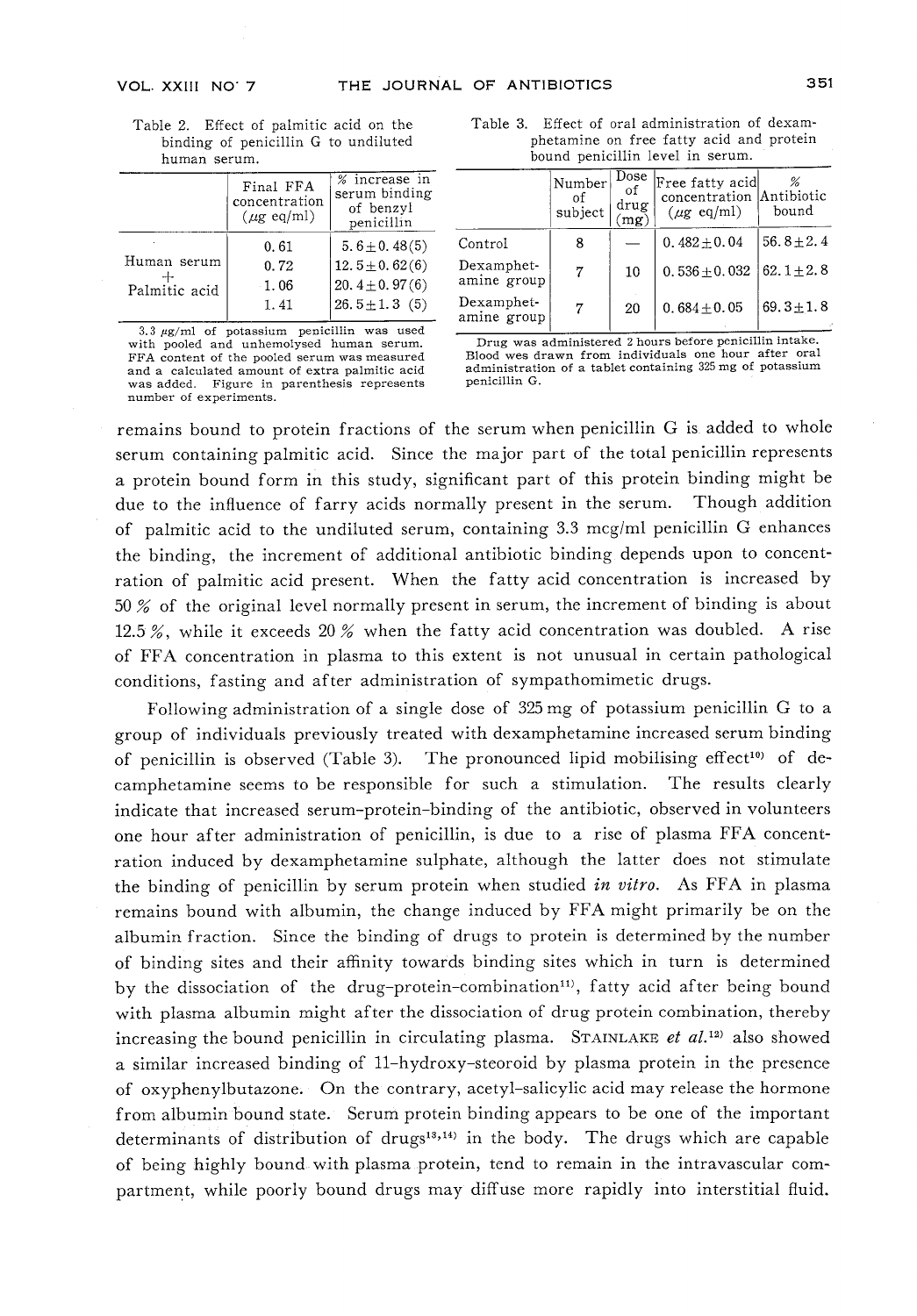Although binding to plasma protein may delay uptake, and, metabolism of the drugs by the liver<sup>15)</sup> and retard the rate of renal excretion<sup>16)</sup>, KUNIN<sup>17</sup> failed to link the echanism of renal tubular secretion of penicillin to serum binding in rabbits.

The interference of serum protein with antimicrobial activity of penicillins<sup>18,19,20)</sup> is well-established. ANTON<sup>21)</sup> also demonstrated that only the unbound fraction of sulphonamides is microbiologically active. Since penicillin-serum protein binding is readily reversible, during equilibrium, only the unbound drug determines the rate of diffusion from blood vascular system to the interstitial fluid and is available for antibacterial action. Thus, in this study, instead of displacement of penicillin from protein binding sites, FFA stimulates the binding of antibiotic by plasma albumin both *in vivo* and *in vitro* resulting in reduction of the amount of penicillin available for antimicrobial effect.

### Acknowledgements

The author expresses his sincere thanks to Mr. R. DUTTA and Mr. N. PAUL for their technical assistance for measurement of penicillin and ultrafiltration. Sincere thanks are due to the donors who supplied blood during the course of investigation. The author is grateful to Dr. S. MUKHERJEE, Prof, of Applied Nutrition, University of Calcutta for giving necessary permission to publish the article.

#### References

- 1) Bunn, P.; E. R. Caldwell, C. Adair, M. Lepper& H. Dowling : Absorption and clinical use of penicillin preparations given in large oral doses. J. Amer. Med. Assoc. <sup>144</sup> : 1540-1543, 1950
- 2) Chow, B. F. & C. M. McKee : Interaction between crystalline penicillin and human plasma protein. Science  $101 : 67~68$ , 1945
- 3) Kunin, C. M. : Inhibitors of penicillin binding to serum protein. J. Lab. & Clin. Med. <sup>65</sup> : <sup>416</sup>  $-431, 1965$
- 4) GROVE, D. C. & W. A. RANDALL : Assay Methods of Antibiotics. Laboratory Manual. Medical Encyclopedia, Inc., New York, U.S.A., 1955
- 5) Dole, V. P. : A relationship between non-certified fatty acids in plasma and metabolism of glucose. J. Clin. Invest. 35 : 150-154, 1956
- 6) Ames, A. D. & M. Sakanone : A new method for preparing a plasma ultrafiltrate : Distribution of <sup>5</sup> electrolyses. J. Lab. & Clin. Med. 64 : 168-176, 1964
- 7) Folin, 0. & V. Ciocalten : A new colorimetric method for estimation of tyrosine in proteins. J. Biol. Chem. 73 : 636-641, 1927
- 8) Extra Pharmacopoeia. 25th Ed. edited by B. G. Topp, p. 934, 1967
- 9) KRANTZ, J. C. & C. C. JELLEFF : Pharmacologic Principles of Medical Practice 95~96, 1965
- 10) Santi, R. & G. Fasina : Dexamphetamine and lipid mobilisation in obesity. J. Pharm. Pharmacol. 16 : 130-131, 1964
- ll) McArthur, J. N. & M. J. H. Smith : The determination of the binding of salicylate to serum proteins. J. Pharm. Pharmacol. 21 : 589-594, 1969
- 12) STAINLAKE, J. B.; W. B. WILLIAMS, A. G. DAVIDSON, W. DOWINE & N. WHALEY : The effect of anti-inflammatory drugs on the protein-binding of ll-hydroxy-steroid in human plasma in vitro. J. Pharm. Pharmacol.  $21:451{\sim}459,$  1969
- 13) Davis, B. D. : The binding of sulphonamide drugs by plasma proteins. A factor in determining the distribution of drugs in the body. J. Clin. Invest.  $22:753 \sim 762$ , 1943
- 14) Kunin, C. M. : Comparative serum binding, distribution and excretion of tetracycline and a new analogue, methacycline. Proc. Soc. Exp. Biol. & Med. 110: 311~315, 1962
- 15) BRAUER, R. W. & R. L. PESSOTTI: The removal of bromosulphalin from blood plasma by the liver of rats. J. Pharm. & Exp. Therap. 97 : 358-370, 1959
- 16) Anton, A. H. : A drug induced change in the distribution and renal excretion of sulphonamides. J. Pharm. & Exp. Therap. 134: 291~303, 1961